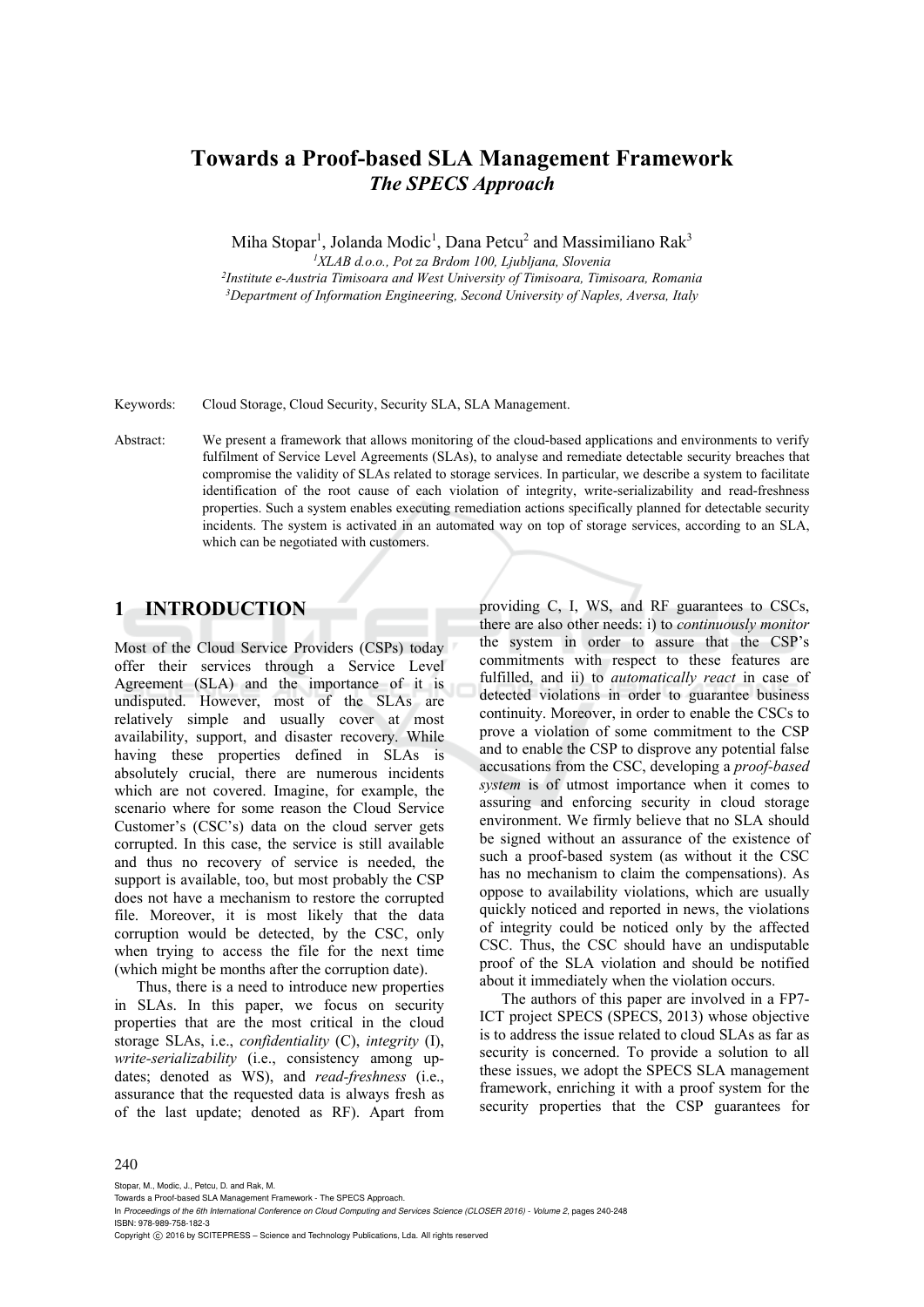storage services. The SLA management framework can be put on top of any cloud storage provider to enhance it with the above mentioned security features. The framework supports continuous monitoring and automatic responses to violations of assured security properties specified in SLAs. In the following we focus on the innovative features related to storage services, while we suggest (Rak et al., 2015) for more details on the SPECS framework.

Some of the above discussed concerns have already been tackled. How to enforce the above mentioned security features with SLAs and how to detect violations related to them has been discussed earlier. For example, Popa et al. (2011) provided a proof-based system (named *CloudProof*) for enforcing and monitoring each of the properties C, I, WS, and RF. We go one step further and provide an extension of the system that is able to distinguish among different types of attacks in case of their violations (CloudProof only detects that some security property is violated and it does not try to determine the root cause). Root cause analysis is important not only because it gives an insight into what is going on in the system, but also because with that kind of additional information CSPs can choose and apply optimal reactive measures to recover from the incident.

This paper gives the following contributions.

**Auditor Extension.** Our first novelty is the extension of the CloudProof's Auditor in order to facilitate identification of the root cause of each violation of I, WS and RF properties. Such an extension enables us to develop and automatically apply specific remediation actions.

**Proof-based SLA Management Framework.** In addition to the extended design of the Auditor, we provide a proof-based SLA management framework that monitors the system to verify fulfilment of SLAs, and analyses and remediates all detectable eventualities that compromise validity of SLAs. The proof-based system also assures proofs of violations which are valuable not only to the CSC which can prove CSP's misbehaviour, but also to the CSP which can disprove any false accusation.

The paper is organized as follows. The current state of the art is discussed Section 2. Further details about SLAs and the introduced SLA management framework are presented in Section 3. The initial CloudProof's Auditor is briefly discussed in Section 4 and its proposed extension is presented in Section 5. The proposed techniques for monitoring SLAs and automatically remediating SLA violations related to I, WS, and RF are elaborated in Section 6.

Implementation details are discussed in Section 7, and the conclusions are discussed in Section 8.

# **2 RELATED WORK**

An SLA is essential in formalizing a relationship between a CSC and a CSP. It specifies the way both parties share responsibilities and risks that are attached to them. Security breaches and system failures are just a few of the incidents that can occur. In all of these cases the consequences can include contractual termination and loss of customers, financial penalties and lawsuits, severe damage to CSP's business reputation and CSC's loss of sensitive data. Therefore, a number of SLA standardisation initiatives are working on defining a standard format for cloud SLAs. For example, the European Commission has developed standardisation guidelines for cloud SLAs (European Commission, 2014), Cloud Standards Customer Council published a practical guide to understanding cloud SLAs (Cloud Standards Customer Council, 2015), and ISO/IEC JTC1/SC38 standardisation committee is actively working on defining a standard for cloud SLA framework and terminology (ISO/IEC, 2014).

Every CSC should negotiate the desired and required cloud service and its security level in the form of an SLA, and each CSP should continuously monitor the provisioned service to assure the fulfilment of all commitments specified in the SLA. We consider every CSP to be untrusted, thus even something better than just an SLA management framework is needed, i.e., a proof-based system that guarantees transparency of CSP's operations and thus assures CSP's trustworthiness. For example, SLA management frameworks like SLA@SOI  $(SLA@SOI, 2009)$  and mOSAIC (mOSAIC, 2010) can detect SLA violations and are even able to recover from them, but no proof-based system is integrated that would provide proofs of violations. Thus nothing assures CSCs that they will be notified about any SLA violation and, most importantly, they will not be able to prove it and claim compensation.

Some solutions exist that cover these issues for some specific security properties. For example, *direct anonymous attestation* scheme (Brickell et al., 2004) is a privacy enhancing scheme that enables assertion of a physical or a virtual component by a trusted source while preserving confidentiality and privacy. The *proof of data possession* (see (Ateniese et al., 2007); (Erway et al., 2015); (Kaaniche et al., 2014)) and *proof of retrievability* (see (Juels et al.,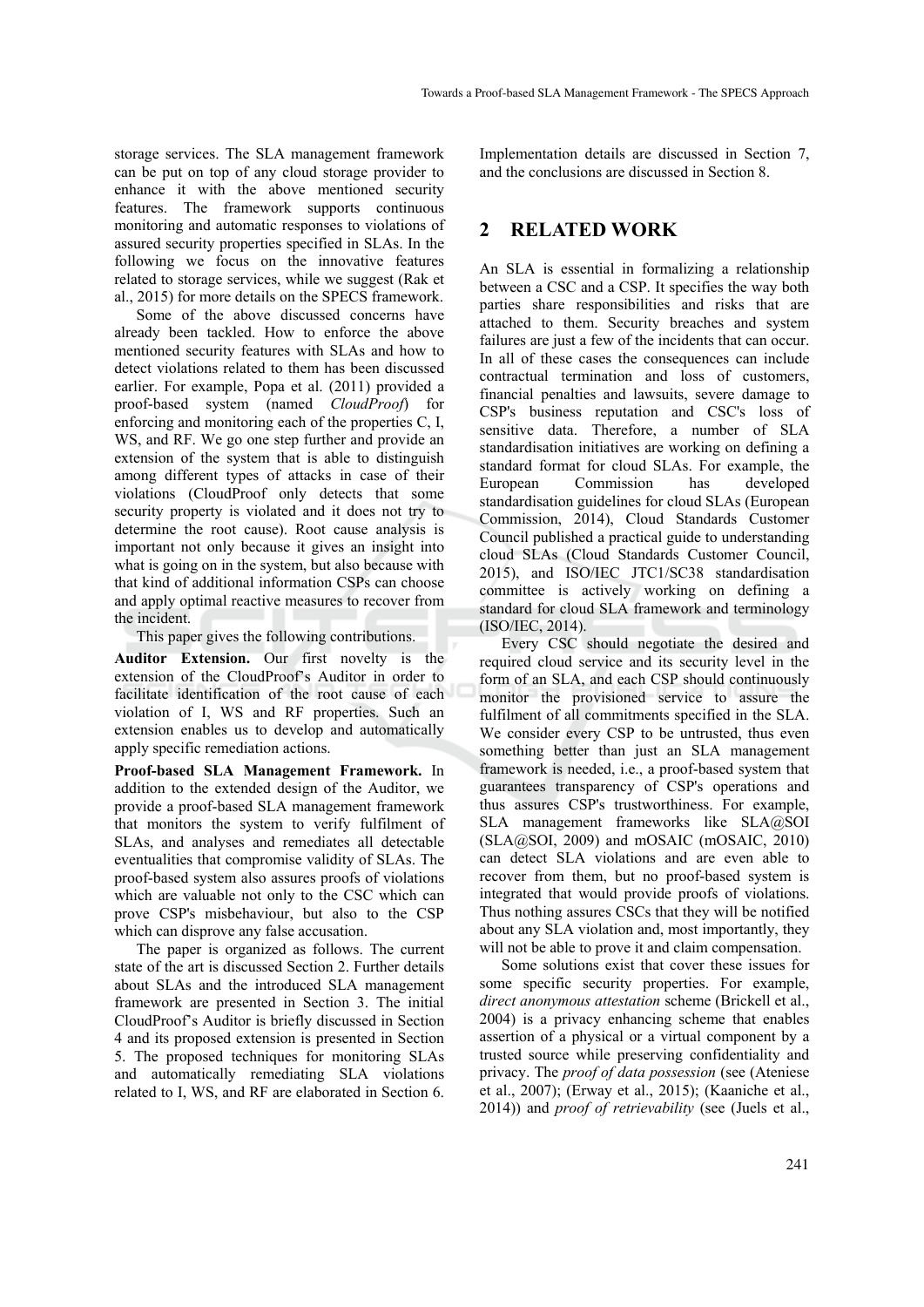2007); (Shacham and Waters, 2013); (Bowers et al., 2009)) notions enable the detection of tampering of the stored data. The first scheme allows the CSC to verify the integrity of its data stored in the cloud and the later scheme enables the CSC to verify that the CSP possesses the originally stored data without retrieving it.

Similarly, the concept of *proof of data ownership* (Halevi et al., 2011) has been introduced to alleviate the CSP from storing multiple copies of the same data, and the *transparency logging* scheme (Pulls et al., 2013) has been introduced to enable data processors to inform users about the actual data processing that takes place on their personal data.

Due to various laws and regulations requiring data to be stored and processed in specific geographic location, it is becoming very important to enable the CSC to have a *proof of data location* (see (Katz-Bassett et al., 2006); (Albeshri et al., 2014); (Ateniese et al., 2011); (Watson et al., 2012)).

CloudProof (Popa et al., 2011) addresses the issue of provable violations related to C, I, WS, and RF. The authors designed a cloud storage mechanism that enables detection (with a specific monitoring system, namely the *Auditor*) and proofs of SLA violations related to these properties.

The Auditor in CloudProof is based on *attestations* which are signed messages that accompany each CSC's request and each CSP's response. The CSP stores CSC's attestations for potential cases when the CSC would trigger false accusations. Similarly, the CSC saves all attestations received from the CSP. Additionally, the CSC sends all attestations to the Auditor, which then checks them in order to verify validity of I, WS, and RF commitments. Once attestations are sent to the Auditor, the Client can delete them.

CloudProof attestations enable detection of I, WS, and RF violations. However, no work has yet been done to either identify root causes or to automatize the remediation actions. Note that once a violation is detected either due to a security breach or a system failure, more of them will most likely follow. So it is crucial to first identify the root cause of the event and then restore the system to the normal state accordingly.

The Auditor can be used as a monitoring component of an SLA management framework. However, as opposed to many SLA management frameworks (e.g., SLA@SOI (SLA@SOI, 2009), mOSAIC (mOSAIC, 2010), SPECS (SPECS, 2013)) that have monitoring component tightly integrated with the rest of the components of the framework that is operated by the CSP, we claim that the

monitoring and auditing components need to be independent and not operated by the service provider.

To the best of our knowledge, none of the existing SLA management frameworks deal with automatic remediation of provable SLA violations. The majority of proposed solutions either focus on automatic deployment of cloud services (e.g., (Bonvin et al., 2011); (Addis et al., 2010); (Badidi, 2013); (SLA@SOI, 2009)), SLA monitoring (Sahai et al., 2002), or prediction and detection of SLA violations (like (Emeakaroha et al., 2012); (Leitner et al., 2010)). Some SLA management solutions are focused on detection and remediation of performance related SLA violations (see (SLA@SOI, 2009), (Brandic et al., 2010)). However, a framework that would automatically negotiate, enforce, and monitor security SLAs, and remediate detectable security incidents through a proof-based system does not yet exists.

To this end, the rest of the paper presents a new approach to solving the above discussed issues that was also adopted in SPECS (see (SPECS, 2013) and (Rak et al. 2015)). We present an enhancement of the CloudProof scheme and its integration into a new proof-based SLA management framework that not only detects and analyses security incidents and system failures, but also reacts to them in an automated way.

OGY PUBLICATIONS

# **3 SLA MANAGEMENT FRAMEWORK**

An SLA specifies all aspects of the service being provisioned by the CSP to the CSC. The agreement details not only the infrastructure and resources to be provisioned, but also the level of security to be assured for the acquired service, along with remedies for the failure to meet those levels. All these aspects are formalised with *Service Level Objectives* (SLOs) that represent CSP's commitments for a specific security property (i.e., for a specific *security metric*, e.g., WS or RF).

Each SLA management framework and each CSP that offers SLAs are in need of the followings items: i) a system to negotiate CSP's services and their security properties in terms of SLOs; ii) a system that automatically deploys negotiated services in a secure manner; iii) a system that monitors negotiated commitments; and iv) a system that manages detected incidents or system failures that compromise validity of negotiated SLOs.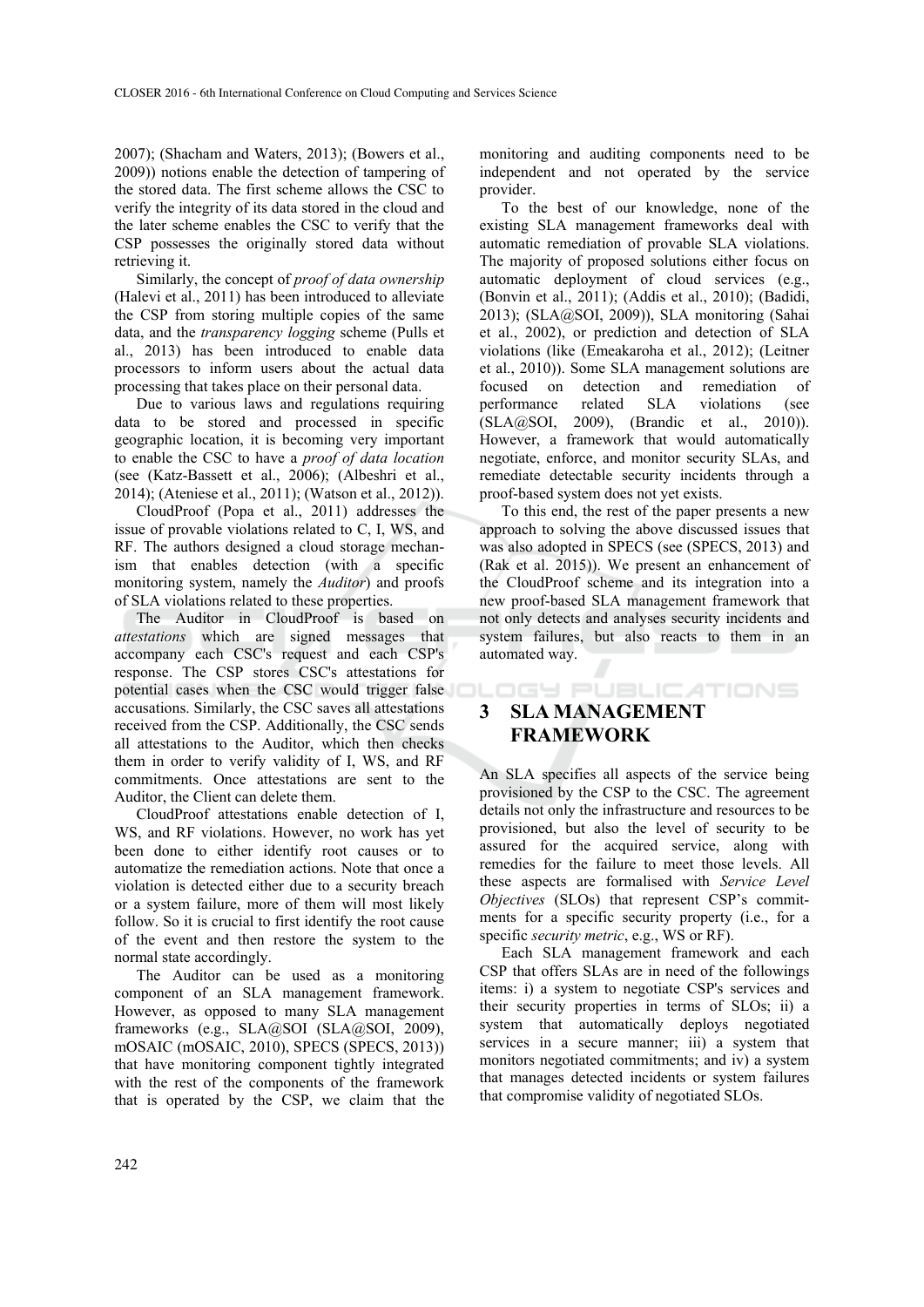The SLA management framework that we propose aims at providing monitoring and remediation functionalities in the secure cloud storage domain. We assume that negotiation and deployment activities are managed by the CSP and are out of the scope of this paper.

The framework comprises eight components and involves three entities, as depicted in Figure 1.

The *Client* component handles all uploads and downloads of data and provides client-side encryption (enforcing confidentiality). It operates directly on the CSC's side independently from the CSP.



Figure 1: Proof-based SLA management framework.

The *Main Server* orchestrates all upload and download requests from the Client and handles all associated operations (i.e., writes and reads to the *Main DB*, performs backups). Similarly, the *Backup Server* and the *Backup DB* components manage and store, respectively, a copy of all CSC's data that can be retrieved in case of incidents or failures.

The *Monitoring System* component monitors availability of both servers to guarantee business continuity and thus the fulfilment of all undertaken SLAs. In case of any SLA violation, either notified by the Monitoring System or the Auditor, the *Remediation System* component manages entire remediation process. These components reside on CSP's infrastructure.

Note that in the proposed architecture, in order to increase security, both servers should be separated from database components; they should all reside on different VMs. In order to ensure the disaster-proof system, the CSCs' data, the Backup Server and Backup DB should be physically separated from the main components. Additionally, all four components should be separated from the Monitoring and Remediation Systems.

The functionalities of the Monitoring System and Remediation System are further elaborated in Section 6.

The last entity involved in secure storage chain is a trusted *Third Party* (TP) that hosts the Auditor. I, WS, and RF are continuously evaluated by the Auditor. If any violations are detected, both CSP and CSC are notified. It is up to the CSP's *Remediation System* component to identify and apply the optimal corrective measures. Note that violation of I is evaluated and confirmed by the Auditor, but only the Client can detect it.

Some might argue that a CSP cannot be trusted and that there is no guarantee for the CSC that the CSP will handle SLA violations in the CSC's best interest. But since the Auditor is and independent entity, there is no way for the CSP to not react to detected violations and hide it. If I, WS, and RF violations are not handled, the Auditor will keep detecting violations and keep notifying the CSC which might result in a termination of an SLA.

When the CSC signs an SLA with C, I, WS and/or RF guarantees, the CSC is provided with the Client component and an URL of the Auditor.

Confidentiality is enforced with the client-side encryption. But since the Client component which orchestrates encryption resides on the CSC's infrastructure, the CSP has no way of monitoring the code and ensuring its correctness. Thus confidentiality is enforced by the CSP in terms of providing the CSC with the right Client code when the SLA is signed, but it is up to the CSC to maintain the code and assure its validity.

Details about how the Auditor detects I, WS, and RF violations are presented in Section 4.

#### **4 AUDITOR IN CLOUDPROOF**

As mentioned in Section 2, the core objects of the auditing process are attestations. Each time the CSC wants to upload a file to the cloud, the Client performs a put request which contains the CSC's data to be stored and a *client put attestation*. The CSP (i.e., the Main Server component) stores the data in the Main DB and returns the *cloud put attestation*. The Client has to provide the client put attestation in order to authorize the overwriting of a certain existing data with a new content. The CSP must respond to the request with the cloud put attestation which affirms that CSP received the data unchanged and successfully stored it.

Similarly, every time the CSC wants to download data from the cloud, the Client performs a get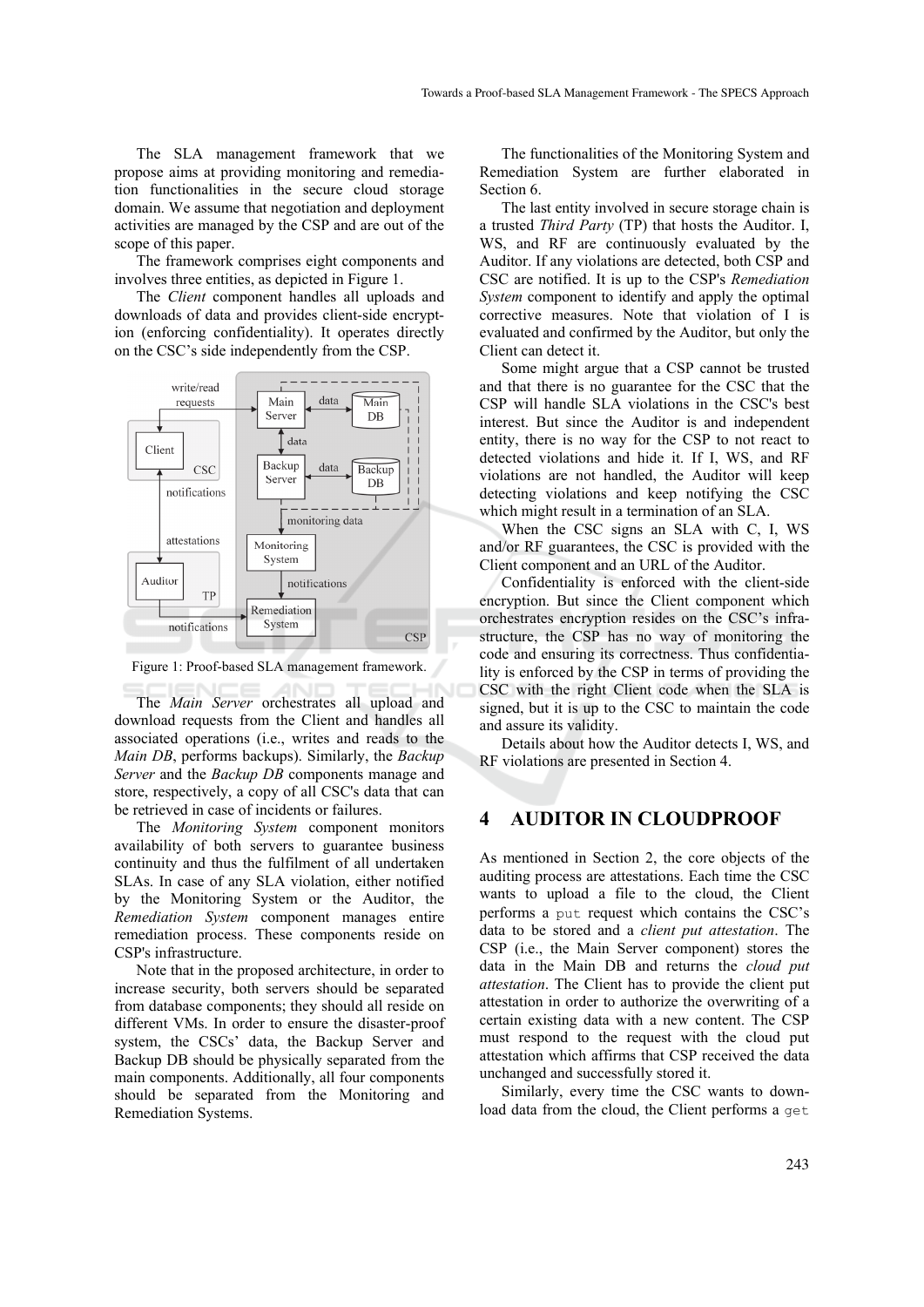request which contains the block ID of the desired data. The CSP (i.e., the Main Server component) returns the requested data along with the *cloud get attestation*. With this attestation the CSP certifies that the returned data is the right one.

The Client automatically sends all cloud attestations to the Auditor. After each *epoch* (i.e., a predefined fixed period of time) the Auditor checks the chain of attestations for the current epoch. The chain of attestations is correct if for each two consecutive attestations A1 and A2 the chain hash in A2 is equal to the hash of A2's data and A1's hash.

For more details about the initial CloudProof system see (Popa et al., 2011). Details about the extension of the initial idea are discussed in the next sections.

# **5 AUDITOR'S EXTENSION**

As mentioned Section 4, the CloudProof's Auditor is able to detect when CSC's commits have not been handled consistently by the CSP (violation of WS or modified illegitimately for some other reason; however, it does not distinguish between the two) and when the CSC has not received data when executing put request (violation of RF).

The CloudProof's Auditor can detect violations of I, but only after each epoch, when it checks all attestations (some get request attestation would not have the same data as the put request attestation for this data and this version). However, the Client can detect such a violation immediately and can trigger the auditing process right away to verify it (sends a notification to the Auditor). The Client can detect violation of I because it can calculate the hash of the encrypted data and compare it with the value in the attestation – also, authenticated encryption should be used which means that decryption handled by the Client would report an error when the data is changed illegitimately.

An additional limit of the existing CloudProof's Auditor is that it is unable to determine what the root cause of violations of WS and RF might be. It cannot determine whether a violation is an attack or a system error. But distinguishing between root causes of violations is crucial because entirely different incident responses are required for a system error and an actual attack. While detection of an attacker requires significant changes like restoring the service on another virtual machine, the detection of a database error might require only switching from a primary database to the backup.

It has to be noted that CloudProof's Auditor does not take into account violations of I detected by CSCs. The Auditor can by itself detect violation of I, but not in real-time. The Client can detect in realtime with a get request that a block has been illegitimately changed and send a notification to the Auditor immediately. When the Client sends the get request to the server, the cloud get attestation is returned and contains chain hash and block hash of the requested data. With received chain hash the Client can calculate the block hash itself and compare it with the received block hash. If they do not match, the Client detects a violation of I.

Moreover, not only integrity violations can be detected by the Client, a chain hash incorrectness can be discovered as well by checking whether the chain hash returned by the server in the put request is correct. The Client has a chain hash from the last get request for a block and can calculate the chain hash that is to be returned by the put request for the block (the chain hash that is to be contained in the returned cloud put attestation) using the hash of a block and other block metadata. If the Client's calculated chain hash and the one returned from the Main Server are not equal, the Client detected hash incorrectness. Chain hash incorrectness means a WS violation. It can be detected by the CloudProof's Auditor only at the end of an epoch.

Since all this information detected by the Client is crucial for sustaining the security level specified in an SLA, with our approach all integrity violations and any detected chain hash incorrectness are immediately notified to the Auditor for further analysis.

In the following we describe an algorithm executed by the Auditor at the end of each epoch and when (if) the Client detects integrity violations or a chain hash incorrectness. The auditing process is also depicted in Figure 2 where each end node outlines metrics that have been affected by the detected violation (in bold), and remediation actions to be taken to recover from it.

When the auditing process starts (either after an epoch or after a notification from the Client), the Auditor first checks if the chain of attestations (CA) is correct. If the chain of attestations is correct, the Auditor has to consider possible system failures notified by the Client. If the auditing process has not been triggered by the Client, then there is no violation of any SLA and the monitoring process can continue. If the auditing process has been Client triggered due to a detected integrity violation, then the result is a violation of I and WS. In this case, a new Main Server and a new Main DB should be set up.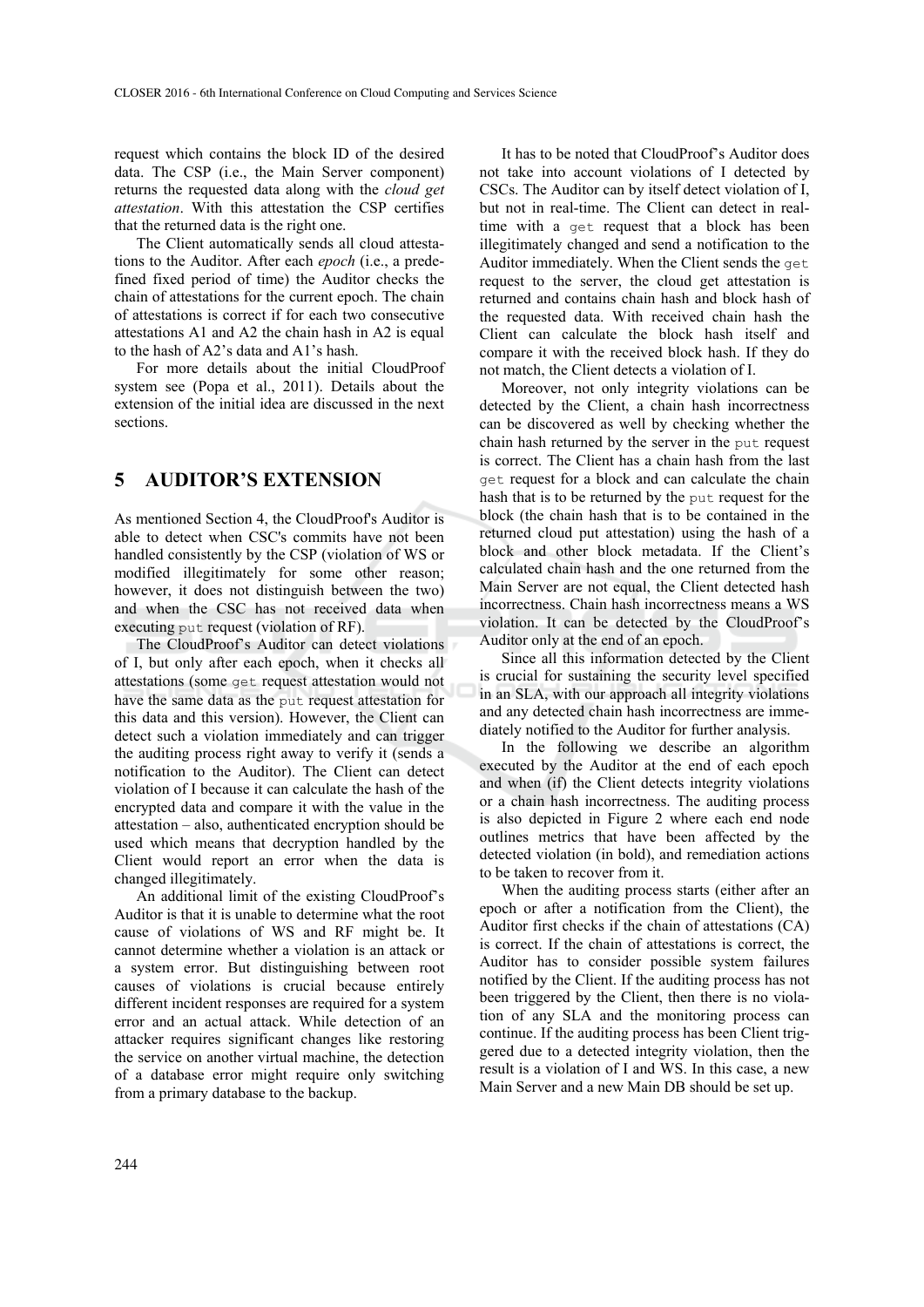

Figure 2: Auditing process.

If the chain of attestations is not correct, the Auditor has to check for the occurrence of the fork attack, where the cloud maintains two copies of the data and conducting some writes and reads on the original data and others on its copy. In order to confirm or rule out the fork attack, the Auditor checks whether each put request has a correct chain of attestations behind it.

If all put attestations have a correct chain behind them, then at some point the fork attack occurred which is a violation of WS. This is also a violation of RF since the CSC did not get the latest changes made by some other CSC. The Auditor can determine with which request the data has been forked. This information can later be used to set the system back to the time before the fork attack took place. In this case, a new Main Server and a new Main DB should be set up and the data should be restored from the backup to the version before the attack.

In the case where some put request does not have a correct chain of attestations behind it, the Auditor has to check whether there exist two get requests for the same block that received the same version number but different block content.

If such a pair of get requests exists, an attack might have happened. Two different CSCs received different block data accompanied by the same version and block number (violation of RF). This is with high certainty due to a deliberate attack thus the Main Server and the Main DB should be replaced. Note that also I might be violated in both of these get requests. If I is not violated in neither, it means

that either keys have been stolen or some old version of the block (with old hash) has been returned – this has to be checked and a special warning has to be sent to the Client if keys are stolen. If I is violated in either of the two get requests, this might be due to a system error (e.g., failure of a disk where database resides between the two requests). Regardless, it is better to go with a stricter remediation action (replacing Main server and Main DB).

When such a pair of get requests (for the same block that received the same version but different block content) does not exist, this means that some put request was not executed correctly and this represents a violation of the WS. In this case, the further process depends on whether the Client detected integrity violation.

If the Client triggered the auditing process after detecting a violation of integrity (which the Auditor now confirms), both the Main Server and the Main DB have to be replaced. On the contrary, if the Client did not detect any issues, the Auditor checks whether the block meta-data (e.g., version number, block number) has been changed in a way that indicates a deliberate attack.

If some element of the block metadata has been changed, e.g., the returned chain hash contains the previous version number and previous block hash, this might indicate a rollback attack. In this case, a new Main Server and Main DB have to be set up. On the contrary, if no metadata has been changed, then there are no indications for an attack. And since the assumption is that all issues are due to a system error, the Main Server should be switched to the Backup DB, which would then take the role of the Main DB, and a new DB should be set up which would take the role of the Backup DB.

Whenever the Auditor detects or confirms a violation of any of the properties I, WS, and RF, both CSP and affected CSCs are notified about the violated property and the required remediation action. It is up to the CSP's Remediation System component to execute remediation actions and it is up to the affected CSCs to claim compensations for the violation of the SLA. Of course, not all detected violations affect all CSCs. For example, a violation of WS only affects CSCs that have this property guaranteed in their SLA.

In the next section we focus on the remediation.

# **6 SLA REMEDIATION**

As described in Section 3, each SLA specifies CSC's security requirements in the form of SLOs that are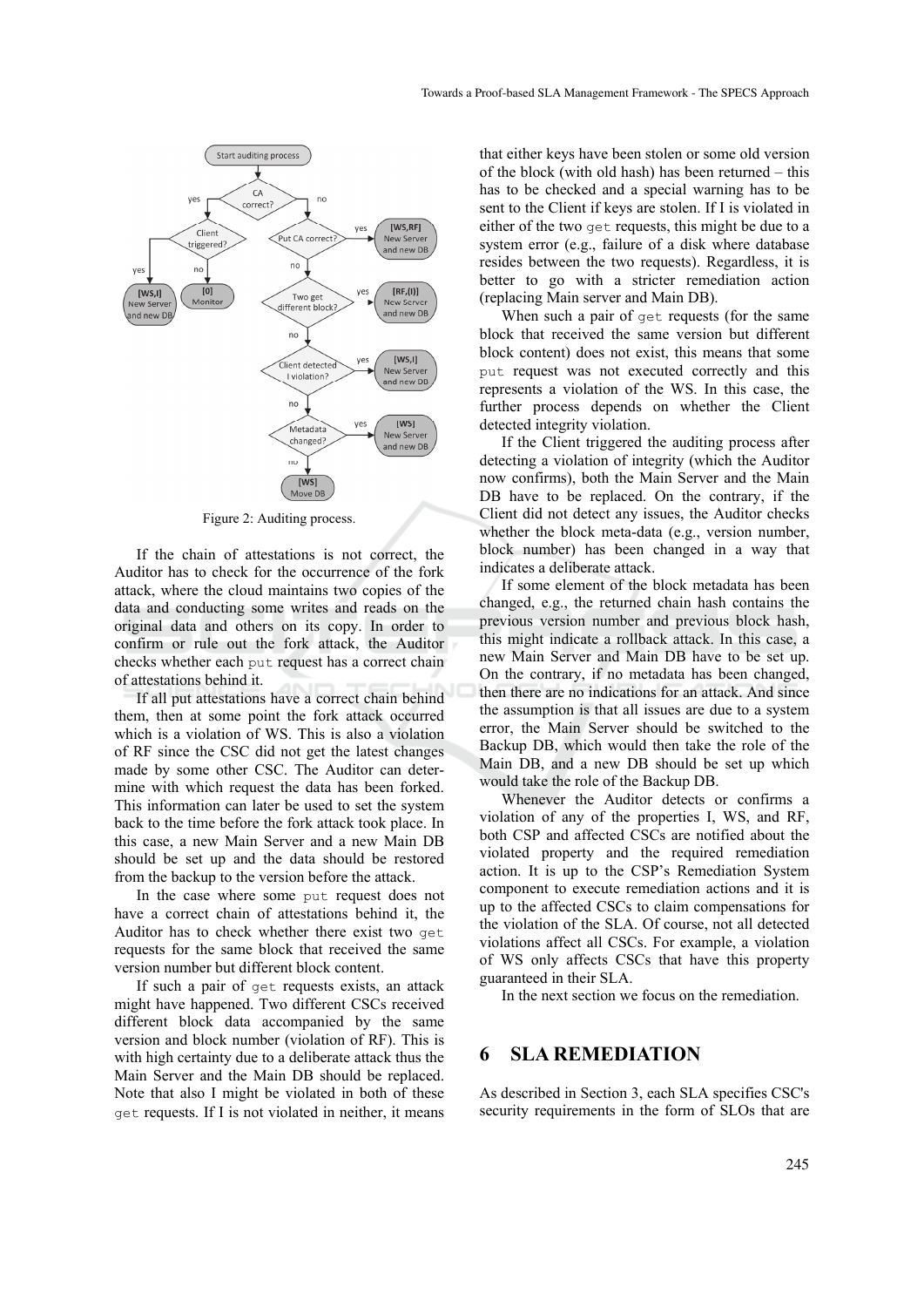built on top of security metrics that the CSP can enforce and monitor. In this paper our focus is on secure storage metrics C, I, WS, and RF.

In the SLA negotiation phase, CSCs have the opportunity to choose which of these properties should be enforced and monitored by the CSP. Once the SLA is signed, and all components are deployed and configured, the CSC can start using the acquired service. In order to fulfil all commitments in the undertaken SLAs, the CSP not only considers and manages notifications from the Auditor, but also uses its own Monitoring System component, which oversees availability of servers and databases.

In case when the Monitoring System detects that one of the servers or databases is unresponsive or unavailable, it has to react since this may not only cause delays in the service but also errors that can affect I, WS, or RF.

Monitoring system continuously checks responsiveness of both servers and databases. If at any moment any of them is unresponsive, the occurrence is notified to the Remediation System component which first tries to restart it. If that solves the issue, monitoring continues. If restarting the unresponsive component does not help, the Remediation System tries to deploy another instance of the unresponsive component. When there is a need to deploy a new database, the Remediation System also triggers backup or restoration of data. If any of these steps fail to recover the system to a normal state, this may threaten the success of future put and get requests (i.e., validity of SLOs related to I, WS, and RF metrics), thus the CSCs should be notified about the event.

CSP's Remediation System component has to manage notifications of incidents and failures that are sent not only from the Monitoring System, but also the ones sent from the Auditor. As seen previous section, the Auditor not only detects violation of secure storage metrics, but also performs root cause analysis and identifies the proper remediation action. When a notification of a violation is sent to the Remediation System, the Auditor reports about which metrics are violated (so that the CSP can determine the damage with respect to the affected SLAs), what the remediation plan is (to execute it), and which version of the data is the last correct one (to restore the data to the right version).

Remediation actions considered by the Auditor consist of either switching the Main DB to the Backup DB and setting up a new DB to take the role of the new Backup (case 1), or setting up a new pair of Main Server and Main DB components and restoring the data to a certain state (case 2).

In the first case, the Main Server is connected to the Backup DB which takes the role of the new Main DB. A new database is set up which takes the role of the Backup DB. Backup of the entire database is executed immediately.

When there is a need to set up a new Main Server and a new Main DB, all data also have to be restored from the backup DB to a certain version as suggested by the Auditor.

## **7 IMPLEMENTATION**

As seen from the remediation plans discussed above, all activities orchestrated by the Remediation System component (and also those managed by the Monitoring System component) can be easily automatized with one of the existing management and orchestration tools like Chef (Chef, 2008).

In SPECS, remediation process is handled by two components, namely Remediation Decision System which identifies remediation actions needed to recover from SLA violations and Implementation component integrated with Chef which executes remediation plans. Code and further details are provided at (SPECS Team, 2015)).

Other components of the framework described in Section 3 have also been implemented and are available on Bitbucket (SPECS Team, 2015).

IGY PUBLIC ATIONS

### **8 CONCLUSIONS**

The main concerns in today's cloud environment for CSCs and CSPs are security and trustworthiness, respectively. To this end, we have presented a solution that assures security to CSCs in a transparent way and consequently increases trust in cloud providers. We have introduced an SLA management framework that supports a proofsystem for security properties particularly related to cloud storage providers, namely confidentiality, integrity, write-serializability, and read-freshness.

The proposed framework is based on the existing CloudProof solution which is able to detect violations of the above mentioned security properties, but has been extended to enable root cause analysis and remediation of detected violations.

In our future work, we aim to extend our root cause analysis approach to include more information. Currently, the root cause analysis is conducted on the basis of the information provided for one single event, whereas in our future research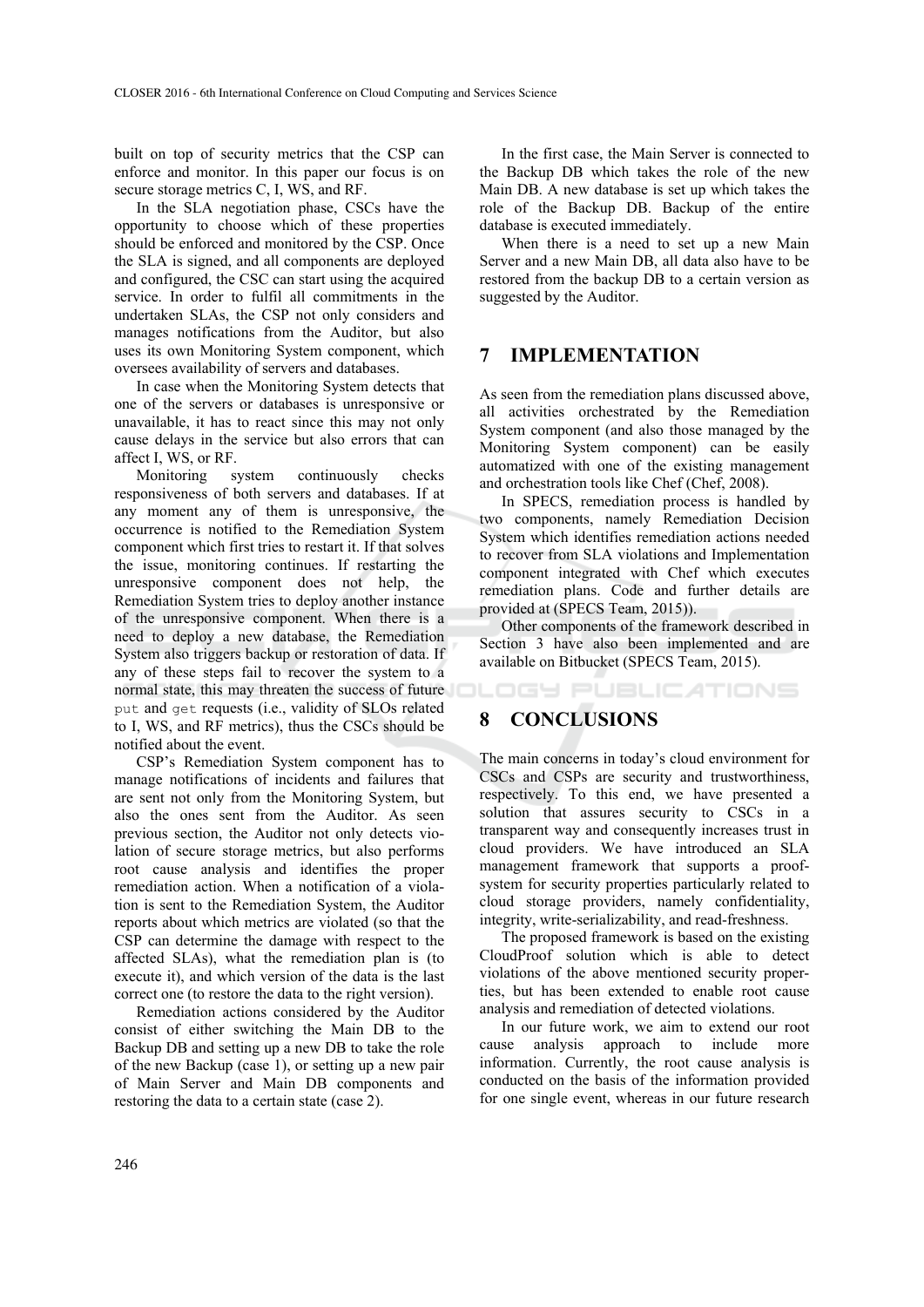we intend to include historical monitoring and remediation data to perform broader threat analysis.

#### **ACKNOWLEDGEMENTS**

The research was partially supported by the grant FP7-ICT-2013-11-610795 (SPECS).

### **REFERENCES**

- Addis, B., Ardagna, D., Panicucci, B., Zhang, L., 2010. Autonomic management of cloud service centers with availability guarantees. In *CLOUD'10, Proceedings of the 2010 IEEE 3rd International Conference on Cloud Computing*, IEEE.
- Albeshri, A., Boyd, C., Gonzáles Nieto, J., 2014. Enhanced GeoProof: Improved geographic assurance for data in the cloud. *International Journal of Information Security* 13(2):191-198.
- Arcieri T., 2013. What's wrong with in-browser cryptography. http://tonyarcieri.com/whats-wrongwith-webcrypto.
- Ateniese, G., Burns, R., Curtmola, R., Herring, J., 2007. Provable data possession at untrusted stores. In *CCS'07, Proceedings of the 14th ACM Conference on Computer and Communications Security*, ACM.
- Ateniese, G., Burns, R., Curtmola, R., Herring, J., Khan, O., Kissner, L., Peterson, Z., Song, D., 2011. Remote data checking using provable data possessions. *Transactions in Information and System Security* 14(1):1-34, ACM.
- Badidi, E., 2013. A cloud service broker for SLA-based SaaS provisioning. In *Proceedings of the 2013 International Conference on Information Society*, IEEE.
- Bonvin, N., Papaioannou, T. G., Aberer, K., 2011. Autonomic SLA-driven provisioning for cloud applications. In *CCGRID'11, Proceedings of the 2011 11th IEEE/ACM International Symposium on Cluster, Cloud and Grid Computing*, IEEE.
- Bowers, K. D., Juels, A., Oprea, A., 2009. Proofs of Retrievability: Theory and implementation. In *CCSW'09, Proceedings of the 2009 ACM Workshop on Cloud Computing Security*, ACM.
- Brandic, I., Emeakaroha, V. C., Maurer, M., Dustard, S., Acs, S., Kertesz, A., Kecskemeti, G., 2010. LAYSI: A layered approach for SLA-violation propagation in self-manageable cloud infrastructures. In *COMPSACW'10, Proceedings of the 2010 IEEE 34th Annual Computer Software and Applications Conference Workshop*, IEEE.
- Brickell, E. F., Camenisch, J., Chen, L., 2004. Direct anonymous attestation. In *CCS'04, Proceedings of the ACM Conference on Computer and Communications Security*, ACM.
- Chef, 2008. Chef Software web site. https://www.chef.io/.
- Cloud Standards Customer Council, 2015. Practical guide to cloud service agreement version 2.0.
- Emeakaroha, V. C., Netto, M. A. S., Calheiros, R. N., Brandic, I., Buyya, R., De Rose, C. A. F., 2012. Towards autonomic detection of SLA violations in cloud infrastructure. *Future Generation Computer Systems* 28(7):1017-1029.
- Erway, C. C., Küpcü, A., Papamanthou, C., Tamassia, R., 2015. Dynamic provable data possession. *Transactions on Information and System Security*, 17(4):1-29, ACM.
- European Commission, 2014. Cloud service level agreement standardisation guidelines, C-SIG SLA 2014.
- Feng, J., Chen, Y., Summerville, D., Ku, W. S., Su, Z., 2011. Enhancing cloud storage security against rollback attacks with a new fair multiparty nonrepudiation protocol. In *CCNC'11, Proceedings of the IEEE Consumer Communications and Networking Conference*, IEEE.
- Halevi, S., Harnik, D., Pinkas, B., Shulman-Peleg, A., 2011. Proofs of ownership in remote storage systems. In *CCS'11, Proceedings of the 18th ACM Conference on Computer and Communications Security*, ACM.
- ISO/IEC, 2014. Information technology -- Cloud computing -- Service level agreement (SLA) framework and technology (Draft), ISO/IEC 19086.
- Juels, A., Kaliski Jr., B. S., 2007. PORs: Proofs of retrievability for large files. In *CCS'07, Proceedings of the 14th ACM Conference on Computer and Communications Security*, ACM.
- Kaaniche, N., El Moustaine, E., Laurent, M., 2014. A Novel zero-knowledge scheme for proof of data possession in cloud storage applications. In *CCGrid'14, Proceedings of 14th IEEE/ACM International Symposium on Cluster, Cloud and Grid Computing*, IEEE/AMC.
- Katz-Bassett, E., John, P. J., Ksishnamurthy, A., Wetherall, D., Anderson, T., Chawathe, Y., 2006. Towards IP geoolocation using delay and topology measurements. In *IMC'06, Proceedings of the 6th ACM SIGCOMM Conference on Internet Measurement*,  $ACM$
- Leitner, P., Michlmayr, A., Rosenberg, F., Dustard, S., 2010. Monitoring, prediction and pevention of SLA violations in composite services. In *ICWS'10, Proceedings of the 2010 IEEE International Conference on Web Services*, IEEE.
- mOSAIC, 2010. The mOSAIC project web site. http://www.mosaic-cloud.eu.
- Popa, R. A., Lorch, J. R., Molnar, D., Wang, H. J., Zhuang, L., 2011. Enabling security in cloud storage SLAs with CloudProof. In *USENIX ATC'11, 2011 USENIX Annual Technical Conference*.
- Pulls, T., Peeters, R., Wouters, K., 2013. Distributed Privacy-Preserving Transparency Logging. In *WPES'13, Proceedings of the 12th ACM workshop on privacy in the electronic society*, ACM.
- Rak, M., Villano, U., Casola, V., De Benedictis, A., 2015. SLA-based secure Cloud Application Development: